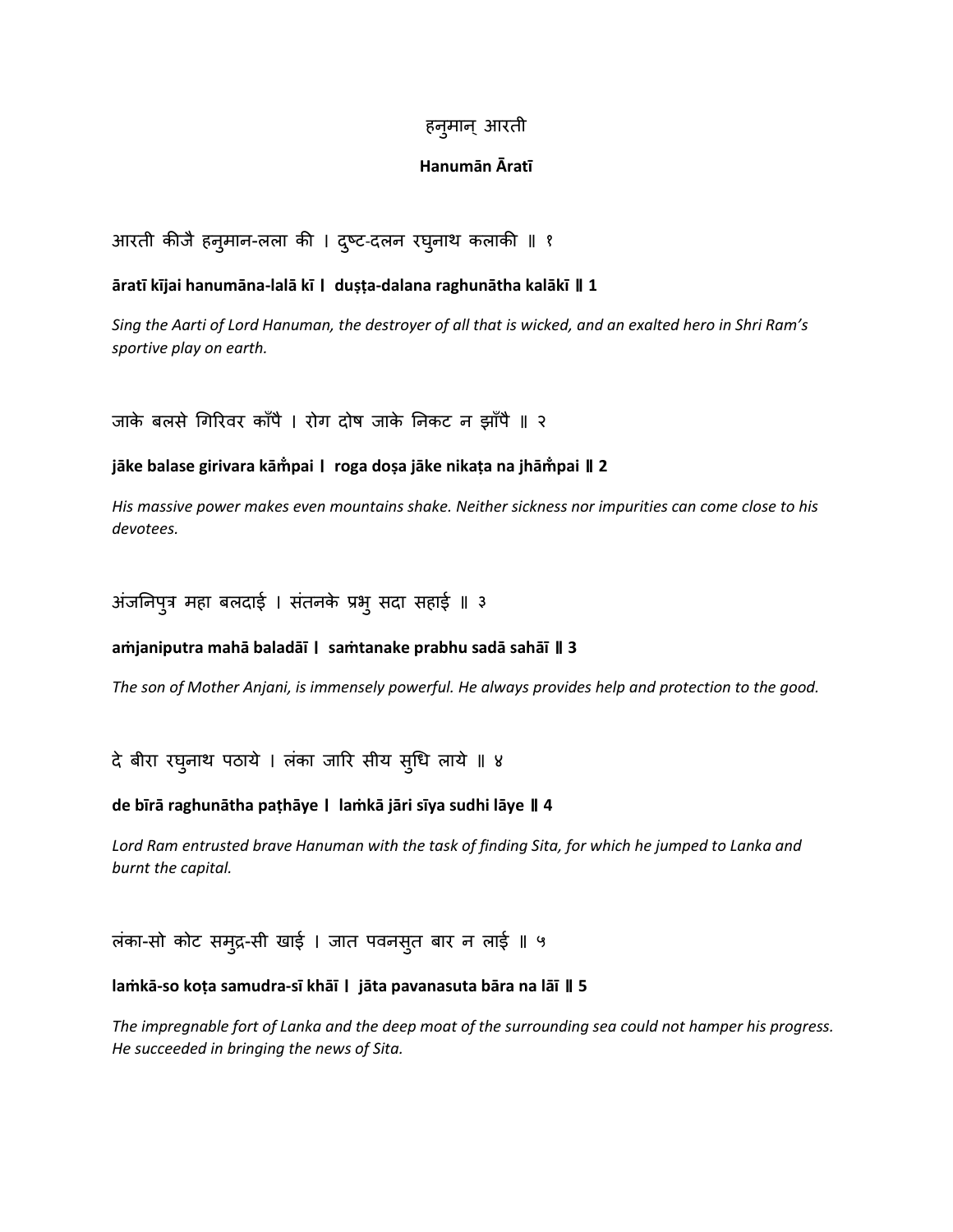लंका जारि असुर संहारे । सियारामजीके काज सँवारे ॥ ६

### **laṁkā jāri asura saṁhāre । siyārāmajīke kāja sam̐vāre ॥ 6**

*He burned Lanka, slew the demons, and completed the work of Lord Ram and Mother Sita.*

लक्ष्मण मनूछित पडे सकारे । आनन सजीवन प्राण उबारे ॥ ७

#### **lakṣmaṇa mūrchita paḍe sakāre । āni sajīvana prāṇa ubāre ॥ 7**

*When Lakshman was lying unconscious, Hanuman went quickly for the life-saving Sajivani herb. Bringing it by early morning, he saved Lakshman's life.*

पैठी पताल तोरि जम-कारे । अहिरावन की भूजा उखारे ॥ ८

#### **paiṭhī patāla tori jama-kāre । ahirāvana kī bhujā ukhāre ॥ 8**

*Hanuman went quickly to the realm of death and tore apart Ahiravana's arms.*

बायें भुजा असुरदल मारे । दहिने भुजा संतजन तारे ॥ ९

#### **bāyeṁ bhujā asuradala māre । dahine bhujā saṁtajana tāre ॥ 9**

*Hanuman's mighty arms are ever engaged in protecting the good and slaying the demons.*

सुर नर मूनि आरती उतारे । जय जय जय हनूमान उचारे ॥ १०

#### **sura nara muni āratī utāre । jaya jaya jaya hanumāna ucāre ॥ 10**

*All the gods, humans, sages, and seers aver perform his arati and chant 'Glory to Hanuman' with great enthusiasm.*

कंचन थार कपूर लौ छाई । आरति करत अंजना माई ॥ ११

#### **kaṁcana thāra kapūra lau chāī । ārati karata aṁjanā māī ॥ 11**

*Mother Anjani performs the Aarti of her beloved son, burning camphor on a golden plate.*